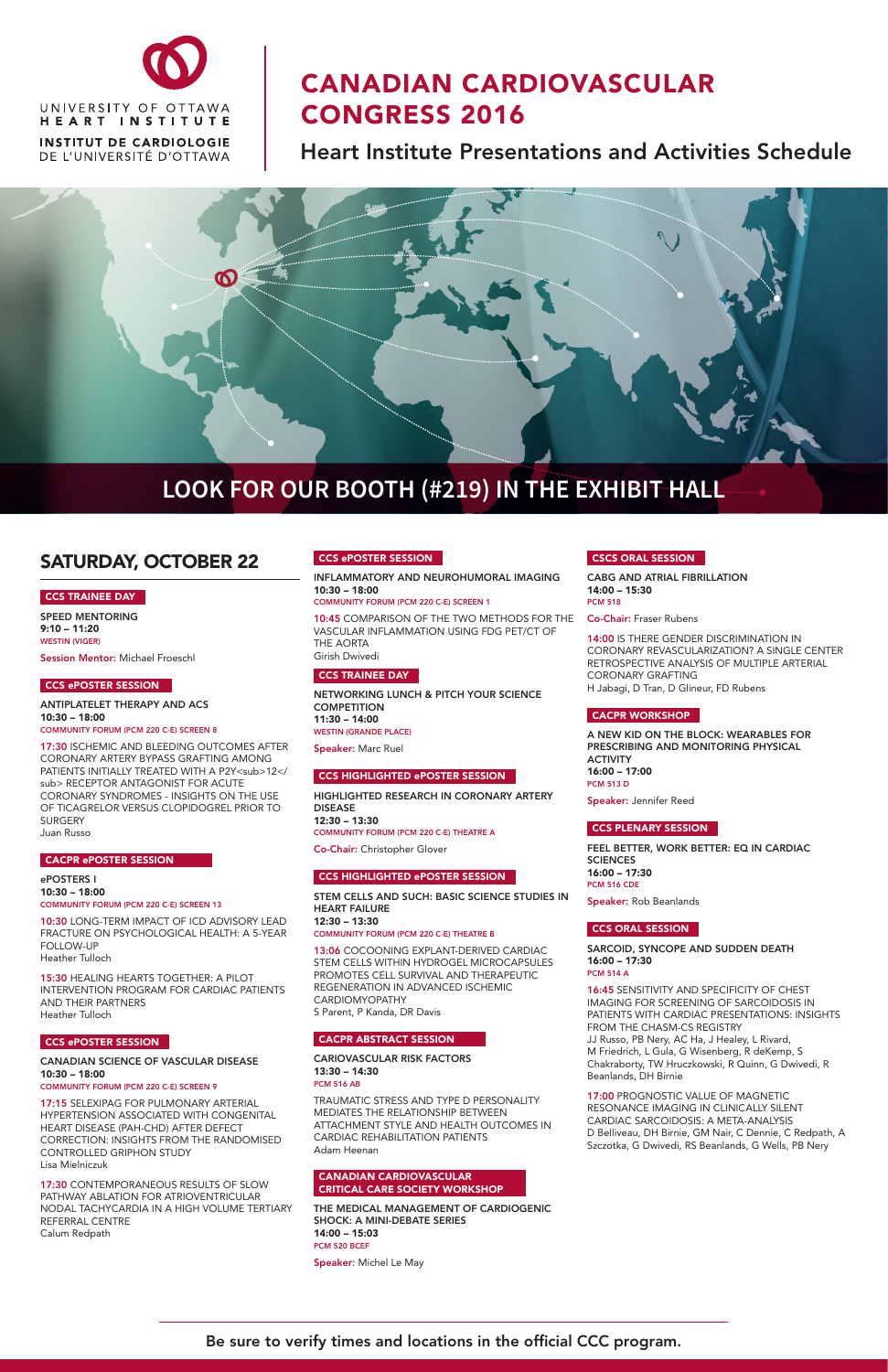

## CANADIAN CARDIOVASCULAR CONGRESS 2016

Heart Institute Presentations and Activities Schedule

#### CSCS ORAL SESSION

CSCS VIDEO ABSTRACT SESSION 16:00 – 17:30 PCM 518

16:00 BICUSPID AORTIC VALVE REPAIR: EXTERNAL AORTIC VALVE ANNULOPLASTY H Toeg, F Hage, B Sohmer, M Boodhwani

16:45 MINIMALLY INVASIVE CORONARY ARTERY BYPASS GRAFTING: THE MID-TERM OUTCOMES AND LEARNING CURVE EFFECT ML Rodriguez, H Lapierre, B Sohmer, D Glineur, M Ruel

#### CCS ORAL SESSION

TRANSCATHETER AORTIC VALVE REPLACEMENT: FROM ASSESSMENT TO QUALITY INDICATORS 16:00 – 17:30 PCM 514 B

16:45 TRANSCATHETER AORTIC VALVE IMPLANTATION

(TAVI) IN NATIVE AORTIC VALVE REGURGITATION: A SYSTEMATIC REVIEW ZD MacDonald, A Yousef, T Simard, JJ Russo, J Feder,

MV Froeschl, A Dick, C Glover, IG Burwash, B Hibbert, M Labinaz

#### CCS HIGHLIGHTED ePOSTER SESSION

#### HEART INSTITUTE 40TH ANNIVERSARY COCKTAIL RECEPTION

STRATEGIES FOR ADRESSING CARDIOVASCULAR RISK 17:00 – 18:00

Community Forum (PCM 220 C-E) Theatre B

Co-Chairs: Kerri-Anne Mullen, Andrew Pipe

17:24 OBJECTIVELY MEASURED SEDENTARY TIME AND ITS ASSOCIATION WITH MARKERS OF HEALTH AMONG A SAMPLE OF CANADIAN FEMALE NURSES: AN ANALYSIS OF THE CHAMPLAIN NURSES STUDY SA Prince, RD Reid, LM Cotie, JL Reed

#### **CCC ACCREDITED SYMPOSIUM**

REDESIGNING CARE THROUGH A HEART TEAM APPROACH 17:30 – 18:30 PCM 515

Chair: Ross Davies

Faculty: Ross Davies, Thierry Mesana, Heather Sherrard, Rob Beanlands

Heart Teams ensure better and faster access to care by focusing on what is best for each individual patient and integrating the combined expertise of highly skilled healthcare professionals from various specialties. This special event will explore the clinical impact of a heart team approach.

19:00 InterContinental Hotel

To commemorate our 40-year history, Heart Institute staff and alumni are invited to join us for a special cocktail reception to celebrate our achievements over the years!

(RSVP REQUIRED: communications@ottawaheart.ca)

## SUNDAY, OCTOBER 23

#### CCC ACCREDITED SYMPOSIUM

CARDIOVASCULAR GENETICS IN 2016: WHAT THE PRACTITIONER NEEDS TO KNOW 7:00 – 8:00

PCM 518

Faculty: Julie Rutberg

#### CCS WORKSHOP

A SESSION FOR ECG LOVERS: "CLUES FOR DIFFICULT CASES" 9:00 – 10:00 PCM 518

Speaker: Martin Green

#### CCS ORAL SESSION

#### SECONDARY ACS DIAGNOSIS AND MANAGEMENT 09:00 – 10:30 PCM 514 B

10:00 IMPACT OF MEAN ARTERIAL PRESSURE ON CLINICAL OUTCOMES IN COMATOSE SURVIVORS OF OUT-OF-HOSPITAL CARDIAC ARREST: INSIGHTS FROM THE UNIVERSITY OF OTTAWA HEART INSTITUTE ROSC REGISTRY

JJ Russo, TE James, C Osborne, B Hibbert, A Yousef, MP Froeschl, DY So, M Labinaz, A Chong, C Glover, J Marquis, MR Le May

#### CCS ORAL SESSION

MAN VS MACHINE: TRANSPLANT AND VADS 9:00 – 10:30 PCM 513 A

Co-Chair: Sharon Chih

14:45 PREDICTORS OF LEFT VENTRICULAR RECOVERY FOLLOWING SURGICAL INTERVENTION FOR AORTIC **INSUFFICIENCY** 

Trainee Research Award Finalist - Clinical Science 9:15 ASSESSMENT OF CARDIAC ALLOGRAFT VASCULOPATHY USING RUBIDIUM-82 CARDIAC POSITRON EMISSION TOMOGRAPHY F Erthal, C Aun Yeong, R deKemp, L Mielniczuk, R Davies, E Stadnick, R Beanlands, S Chih

10:15 THE IMPACT OF SENSITIZATION AND 4S PRIORITIZATION ON HEART TRANSPLANTATION WAITING TIMES N Aleksova, H Ross, L Mielniczuk, RA Davies, E Stadnick, S Chih

#### CCS ePOSTER SESSION

GLYCEMIC AND CHOLESTEROL STATE IN **PREVENTION** 10:30 – 16:30 COMMUNITY FORUM (PCM 220 C-E) SCREEN 13

10:30 EFFECTS OF A GLOBAL CARDIOVASCULAR RISK REDUCTION PROGRAM ON PATIENTS WITH PREVIOUSLY UNIDENTIFIED DYSGLYCEMIA Courtney Westcott

#### CCCN ePOSTER SESSION

SESSION I 10:30 – 16:30 COMMUNITY FORUM (PCM 220 C-E) SCREEN 9

16:00 KEY LEARNER Sueann Tiller

#### CCS ePOSTER SESSION

CLINICAL PEARLS IN HEART FAILURE 10:30 – 16:30

COMMUNITY FORUM (PCM 220 C-E) SCREEN 6

10:45 CAN HEART RATE PLUS 20/30 BE USED TO PRESCRIBE APPROPRIATE EXERCISE INTENSITY AND IMPROVE FUNCTIONAL CAPACITY FOR PATIENTS WITH HEART FAILURE IN CARDIAC REHABILITATION Jennifer Reed

#### CCS ePOSTER SESSION

NON-ATHEROSCLEROTIC ACS 10:30 – 16:30 COMMUNITY FORUM (PCM 220 C-E) SCREEN 8

15:45 INCIDENCE AND CLINICAL IMPLICATIONS OF PNEUMONIA IN COMATOSE SURVIVORS OF OUT-OF-HOSPITAL CARDIAC ARREST Juan Russo

#### CSCS ePOSTER SESSION

SURGERY ePOSTERS 10:30 – 16:30 COMMUNITY FORUM (PCM 220 C-E) SCREEN 1

10:30 INCIDENCE OF STERNAL WOUND INFECTION FOLLOWING TRACHEOSTOMY IN CARDIAC SURGERY PATIENTS: A SYSTEMATIC REVIEW AND META-ANALYSIS Hadi Toeg

#### CSCS ePOSTER SESSION

VASCULAR ePOSTERS 10:30 – 16:30 COMMUNITY FORUM (PCM 220 C-E) SCREEN 1

10:45 INCREASE NEUTROPHIL EXTRACELLULAR TRAPS (NETS) RELEASE IN PATIENTS WITH HEART FAILURE AND DIABETES Branka Vulesevic

I Mesana

#### CCS ORAL SESSION

#### CACPR ORAL ABSTRACT SESSION

INNOVATION IN CARDIAC REHAB 11:00 – 11:45 PCM 513 B

DOES CARDIAC REHABILITATION IMPROVE QUALITY OF LIFE IN PATIENTS WITH ATRIAL FIBRILLATION? IS IT TIME TO CHANGE PRACTICE? Jennifer Reed

#### CCCN CONCURRENT SESSION 2

TAVI 11:00 – 12:30 PCM 513 C

11:20 TRANSITIONAL CARE POST TAVI: BRIDGING GAPS AND IMPROVING OUTCOMES Sandra Wong

CCCN CONCURRENT SESSION 3

CQI 11:00 – 12:30 PCM 513 D

12:00 WHAT BRINGS YOU IN TODAY? Bonnie Bowes

#### **CCCN CONCURRENT SESSION 4**

HEART FAILURE 11:00 – 12:30 PCM 513 E

11:00 GUIDELINES APPLIED IN PRACTICE (GAP): A REGIONAL APPROACH TO BEST PRACTICES IN HEART FAILURE MANAGEMENT Sueann Tiller

#### CCS WORKSHOP

CCS 2016 POSITION STATEMENT: OPTIMAL CARE OF THE POST ARREST PATIENT 11:00 – 12:30 PCM 516 AB

Speaker: Michel Le May

#### CCS ORAL SESSION

TRAINEE RESEARCH AWARD FINAL - BASIC SCIENCE 12:30 – 14:00 PCM 514 A

Judge: Darryl Davis

#### CCCN CONCURRENT SESSION 9

HEALTH SERVICES 14:00 – 15:30 PCM 513 E

14:00 READMISSION RATES UNDER THE MICROSCOPE Heather Sherrard

14:40 HEART TEAMS: MOVING BEYOND WORKING TOGETHER Heather Sherrard

#### CSCS ORAL SESSION

CARDIAC SURGERY AT LARGE 14:00 – 15:30 PCM 516 CDE

S Mohajeri, K McLean, J Kapralik, V Chan, T Coutinho, M Boodhwani

15:15 HOW DURABLE IS REPAIR OF DEGENERATIVE MITRAL REGURGITATION IN THE YOUNG? V Chan, E Elmistekawy, M Ruel, M Hynes, D Glineur,

ATRIAL FIBRILLATION ABLATION 14:00 – 15:30 PCM 513 A

14:15 CHARACTERISTICS AND PREDICTORS OF ELECTRICAL RECONNECTIONS COMPARING CONTACT FORCE (CF) VERSUS NON CF GUIDED PVI C Yeo, Z MacDonald, D Birnie, P Nery, C Redpath, M Sadek, G Nair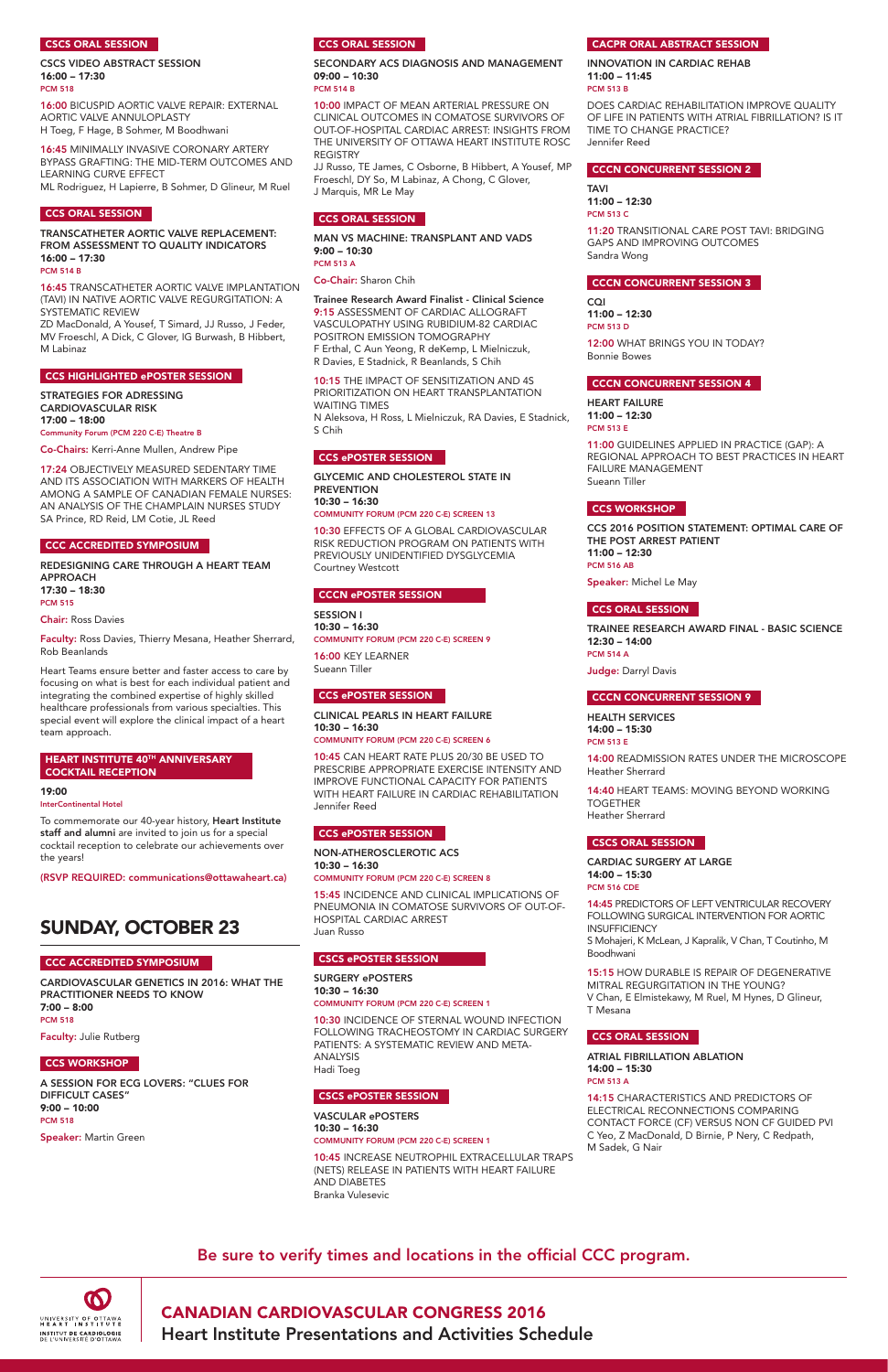$\boldsymbol{\omega}$ UNIVERSITY OF OTTAWA<br>HEART INSTITUTE INSTITUT DE CARDIOLOGIE<br>DE L'UNIVERSITÉ D'OTTAWA

## CANADIAN CARDIOVASCULAR CONGRESS 2016

Heart Institute Presentations and Activities Schedule

#### CCS HIGHLIGHTED ePOSTER SESSION

IMAGING ATHEROSCLEROSIS 15:30 – 16:30 COMMUNITY FORUM (PCM 220 C-E) THEATRE B

Co-Chair: Alexander Dick

15:45 APPROPRIATE USE CRITERIA FOR CARDIAC COMPUTED TOMOGRAPHY: IMPACT ON DIAGNOSTIC UTILITY

K Bami, M Premaratne, J Lamba, Y Yam, A Hossain, M Keenan, T Haddad, S Anand, IG Burwash, TD Ruddy, G Dwivedi, BJ Chow

#### CCS PLENARY SESSION

THE GREAT STETHOSCOPE DEBATE 16:30 – 17:30 PCM 517 A

STETHESCOPE EXAMS - TRIED-AND-TRUE - PRO Lyall Higginson

## MONDAY, OCTOBER 24

#### CSCS ORAL SESSION

AORTIC VALVE SURGERY 8:00 – 9:30 PCM 518

Co-Chair: Munir Boodhwani

8:00 CUSP INTERVENTIONS IN AORTIC VALVE REPAIR: ARE ALL PERICARDIAL PATCHES CREATED EQUALLY? JM Ngu, R Jafar, HD Toeg, B Sohmer, V Chan, M Labrosse, M Boodhwani

#### CANADIAN CARDIAC TRANSPLANT NETWORK WORKSHOP

PLEASE HELP: I THINK MY PATIENT NEEDS A VAD 9:00 – 10:30 PCM 524

Speaker: Lisa Mielniczuk

#### CCCN CONCURRENT SESSION 10

ACUTE CORONARY SYNDROME 9:00 – 10:30 PCM 513 C

10:00 UNDERSTANDING THE OPTIMIZATION ISSUES FACING PATIENTS ON ANTICOAGULATION THERAPY Heather Sherrard

#### CCCN CONCURRENT SESSION 12

HEART FAILURE 9:00 – 10:30 PCM 513 E

9:00 THE HEART FAILURE TRANSITIONAL CARE NURSING MODEL: PREVENTING AVOIDABLE READMISSIONS Amy Charlebois

9:40 PREVENTING HEART FAILURE PATIENT HOSPITALIZATIONS: THE NURSE-LED HEART FAILURE RAPID INTERVENTION CLINIC Amy Charlebois

#### CCS WORKSHOP

CCS/CHRS 2016 GUIDELINE: UPDATE ON CIED FOR THE MANAGEMENT OF VENTRICULAR ARRHYTHMIAS, SUDDEN DEATH AND COMMON CLINICAL SCENARIOS 9:00 – 10:30 PCM 516 AB

Speakers: David Birnie, Pablo Nery

#### CACPR ORAL SESSION

PHYSICAL ACTIVITY AND PREVENTION: IT'S ALL LINKED 9:00 – 10:30 PCM 514 A

Co-Chair: Robert Reid

#### CCS ePOSTER SESSION

STEM CELLS ARE STILL SEXY: HEART FAILURE BASIC SCIENCE 10:30 – 16:15

#### COMMUNITY FORUM (PCM 220 C-E) SCREEN 6

10:30 GLYOXYLASE 1 OVER EXPRESSION ATTENUATES THE ADVERSE EFFECTS OF CHRONIC HYPERGLYCEMIA ON THE THERAPEUTIC REGENERATION BY EXPLANT DERIVED CARDIAC STEM CELLS Melanie Villanueva

15:30 CARDIAC STEM CELLS CULTURED IN SERUM-FREE CONDITIONS PROVIDE A SUPERIOR CELL PRODUCT FOR CLINICAL TRANSLATION Seth Mount

16:00 INCREASING COCOON DENSITY PROMOTES POST ISCHEMIC REPAIR BY ENCAPSULATED EXPLANT-DERIVED CARDIAC STEM CELLS Pushpinder Kanda

#### CCS WORKSHOP

COMPETENCY BY DESIGN: THE NEXT GENERATION 11:00 – 12:30 PCM 516 CDE

Speaker: Fraser Rubens

#### CSCS ORAL SESSION

BIOMARKERS AND IMAGING IN VALVULAR HEART DISEASE 11:00 – 12:30 PCM 514 B

Co-Chair: Ian Burwash

#### CCS HIGHLIGHTED ePOSTER SESSION

### ACS TREATMENT AND BLEEDING COMPLICATIONS 12:30 – 13:30

COMMUNITY FORUM (PCM 220 C-E) THEATRE A

12:30 ISCHEMIC AND BLEEDING OUTCOMES AFTER CORONARY ARTERY BYPASS GRAFTING AMONG PATIENTS INITIALLY TREATED WITH A P2Y12 RECEPTOR ANTAGONIST FOR ACUTE CORONARY SYNDROMES - INSIGHTS ON TIMING OF DISCONTINUATION OF TICAGRELOR AND CLOPIDOGREL PRIOR TO SURGERY JJ Russo, TE James, M Ruel, J Dupuis, K Singh, D Goubran, N Malhotra, V Chan, A Chong, B Hibbert, J Tanguay, M Lordkipanidzé, L Perrault, G Wells, M Bourke, F Rubens, DY So

#### CCS HIGHLIGHTED ePOSTER SESSION

#### ATRIAL FIBRILLATION ABLATION 12:30 – 13:30

COMMUNITY FORUM (PCM 220 C-E) THEATRE B

12:54 PREVALENCE OF PULMONARY VEIN ELECTRICAL RECONNECTION AFTER SURGICAL ATRIAL FIBRILLATION ABLATION: A MULTICENTER STUDY

PB Nery, JF Roux, JF Sarrazin, BK Lam, GM Nair, H Samardhi, CJ Redpath, MM Sadek, MS Green, DH Birnie

#### CCC ACCREDITED SYMPOSIUM

(RE)DEFINING SUCCESS IN HEART-FAILURE MANAGEMENT IN CANADA: IMPROVING OUTCOMES ALONG THE PATIENT JOURNEY 12:30 – 14:00 PCM 517 D

Chair and Faculty: Peter Liu

#### CSCS WORKSHOP

ADVANCED CORONARY REVASCULARIZATION:

MOVING BEYOND THE OBVIOUS 14:00 – 15:30 PCM 516 CDE

Speakers: David Glineur, Marc Ruel

#### CCS SPOTLIGHT SESSION

CANADIAN SOCIETY FOR CARDIOVASCULAR NUCLEAR AND CT IMAGING: CONTROVERSIES IN CARDIAC IMAGING - WHICH TEST BEST PREDICTS OUTCOME WITH CAD - ANATOMY OR FUNCTION? 14:00 – 15:30 PCM 524

Co-Chairs: Ross Davies, Benjamin Chow

#### CCS ORAL SESSION

IMPLANTABLE CARDIAC DEFIBRILLATORS 14:00 – 15:30 PCM 514 A

Co-Chair: Calum Redpath

#### CCS PLENARY SESSION

RESEARCH IN A DIFFICULT SPACE: TIPS FOR **SUCCESS** 14:00 – 15:30 PCM 516 CDE

Speaker: Rob Beanlands

#### CCS HIGHLIGHTED ePOSTER SESSION

CANADIAN CLINICAL RESEARCH ABOUT NON-CORONARY VASCULAR DISEASE 15:30 – 16:30

COMMUNITY FORUM (PCM 220 C-E) THEATRE C

15:42 HOW ROBUST ARE THE NATURAL HISTORY DATA OF ASCENDING AORTIC ANEURYSM? A SYSTEMATIC REVIEW AND FAILED META-ANALYSIS M Guo, H Smith, M Ouzounian, M Boodhwani, AJ Gregory, EJ Herget, R Saczkowski, J Appoo

#### CCS HIGHLIGHTED ePOSTER SESSION

NON-INVASIVE SCREENING 15:30 – 16:30 COMMUNITY FORUM (PCM 220 C-E) THEATRE A

Co-Chair: Terrence Ruddy

## TUESDAY, OCTOBER 25

#### CCS WORKSHOP

END OF LIFE CARE, PACEMAKER DEACTIVATION AND MEDICAL ASSISTANCE IN DYING: AN EMERGING PARADIGM OF CIED CARE IN CANADA 8:00 – 9:30 PCM 520 BCEF

Speaker: Calum Redpath

#### CCS WORKSHOP

IMAGING THE PATIENT WITH CONGENITAL HEART DISEASE. A GUIDE FOR THE NON-CONGENITAL CARDIOLOGIST 8:00 – 9:30 PCM 524

Speaker: Luc Beauchesne